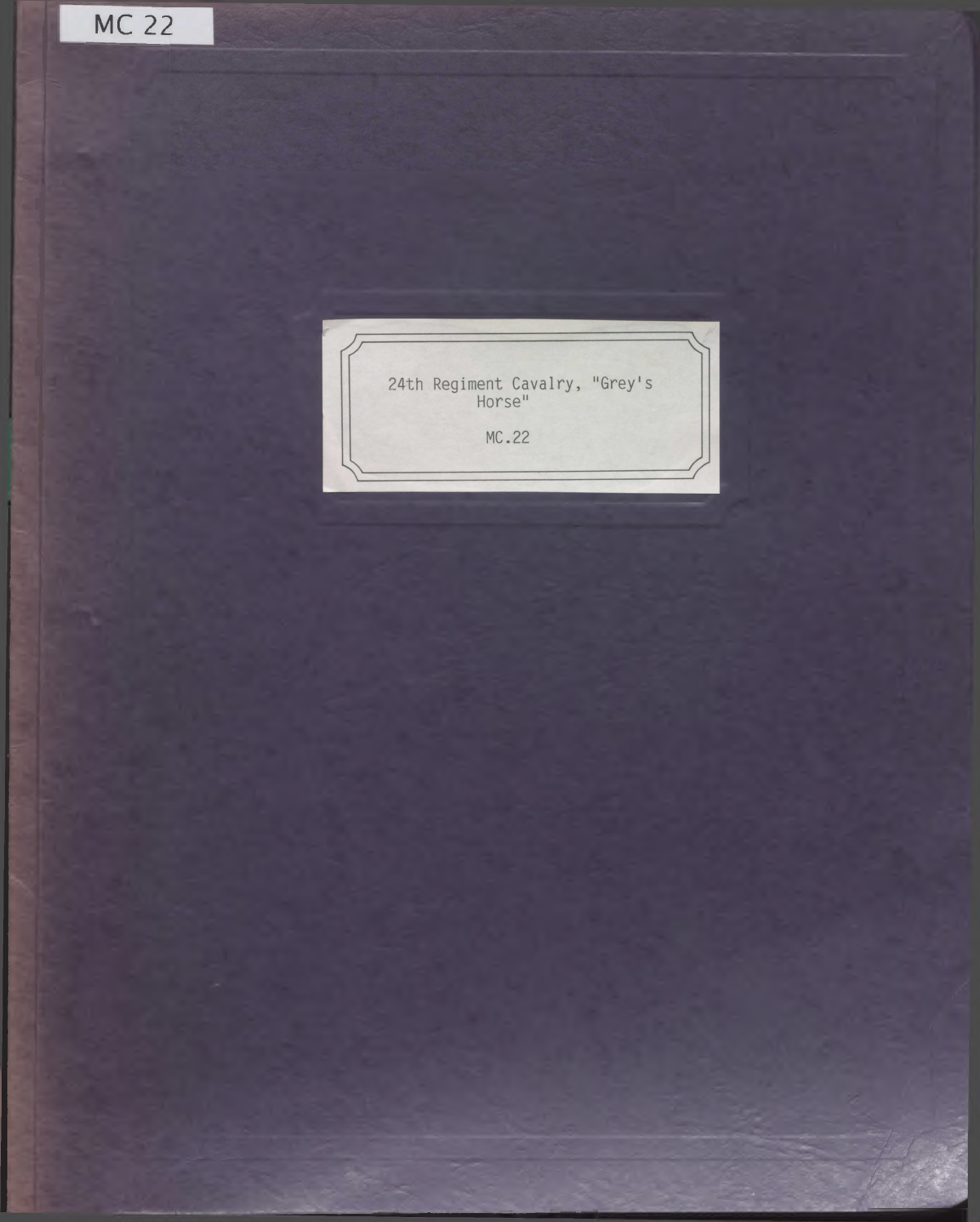

WH5

## 24TH REGIMENT CAVALRY, "GREY'S HORSE"

The 24th Regiment Cavalry was formed in 1908 with two Squadrons in Oxford County and one in Waterloo County. Its original commanding officer was Col. W.M. Davis, Berlin, and its other officers were Capt. A. Papierre, Paris; Capt. J.M. Ross, North Oxford; Dr. Sutherland, Princeton; H.M. McIntosh, Woodstock; Allan Munroe, Embro; Geo. McDonald, Thamesford: Dr. Sutherland, Embro; T.R. Mayberry, M.P.P.; W.A. Edgar, Ingersoll; Justus Miller, Mt. Elgin; F.L. Clarkson, Sweaburg; Wm. Seldon; Francis Moss, Preston; Mr. Clare, Preston. The 24th was amalgamated in 1921 with the 9th Horse (Wingham) and was disbanded in 1936.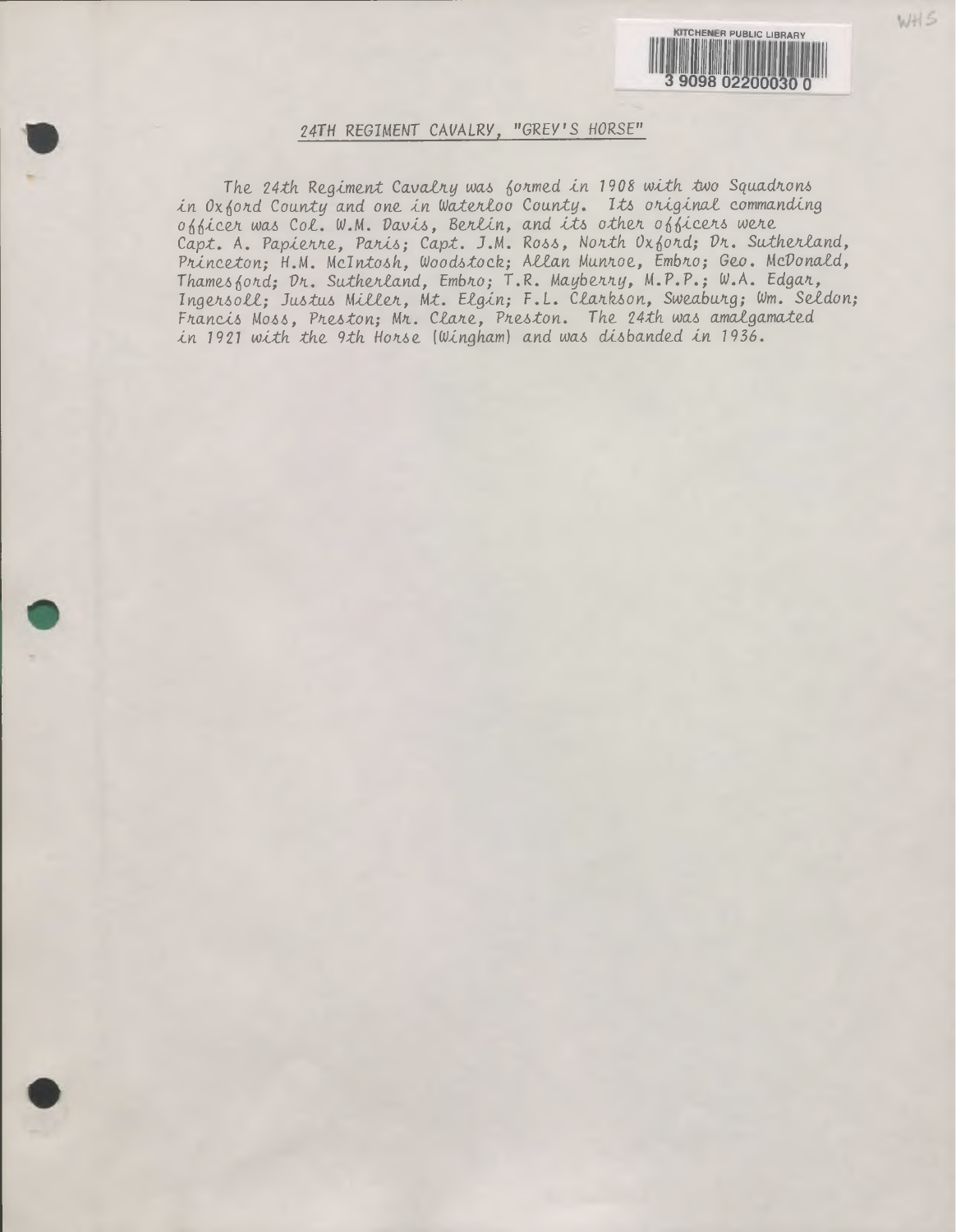(W.H.E. SCHMALZ) 24th REGIMENT CAVALRY, "GREY'S HORSE"

MC.22.la - Newspapers

\*N.B. Most of the clippings are undated. They have been arranged chronologically by context.

-"Cavalry Corps for Two Counties"

-"Has Received Splendid Offer From Prince Rupert and Will Likely Accept It".

-Mr. W.H. Schmalz Head of Reg't."

-"Grey's Horse Doing Well".

-"Notice 24th Grey's Horse", dated January 7, 1911.

-"Grey's Horse Annual Meeting".

-24th Greys Will Camp at Goderich".

-"Changes Made in 24th Grey's Horse" - <sup>2</sup> copies.

-"W.G. Weichel, M.P. Secures Protection for German Reservist".

-"Reservists Handed In Their Parole".

-"Much Enthusiasm in Canada's German City".

-photo - "German Canadians Against The Kaiser", The Daily British Whig, August 19, 1914.

-"Contingent And Not Regiments Going to Front".

-"Worthy of Recognition", letter to the Editor, signed <sup>A</sup> British Regular Reader.

-"Appointments In The Service".

-"Officers Are Promoted".

-"Twelve Men Are Ready For Duty".

-"Stirring Scenes At Armory Headquarters".

-"'C' Squadron Is Ready For Service".

-"Popular Young Business Man to Join Battery".

-"Oversees (sic) Volunteers Honored at Ingersoll".

-"'C' Squadron Annual Smoker".

-"Lieut. John R. Zieman Missing".

-"Gassed".

-photo - "Embro Officer Again Promoted".

-photos - "Above published....".

-photo - "Corporal W.H.A. Haskins".

-"He Died For His Country".

MC.22.lb - Correspondence

-Envelope postmarked September 3, 1914 to Lieut. W.H. Smaltz (sic) O.C. "C" Squadron, 24th Grey's Horse, Berlin, Ontario from Major B. Osborne, 1st Battalion, 1st Brigade, Vai Cartier, Quebec.

-letter dated January 28, <sup>1915</sup> to A.A.G. , 1st Division, London, Ontario from W.H.E. Schmalz, Major, Recruiting Officer, Berlin, Ontario.

-letter dated June 30, <sup>1915</sup> to Major W.H.E. Schmalz, 24th Regiment, Grey's Horse, Berlin from Herbert Bowman O.C., 108th Regt., Berlin.

-letter dated September 13, <sup>1915</sup> to Major W.H.E. Schmalz, Berlin from T.R. Mayberry (regimental commander), Ingersoll.

-Field Service Post Card dated February 13, 1916 to Mr. J. Baker c/o Grey's Horse, Berlin from Fred Bolton. c/o Grey's Horse, Berlin from Fred Bolton.

-post card, undated, to Mrs. K. Gentner, Courtright, Ontario from "Jim".

-four blank post cards.